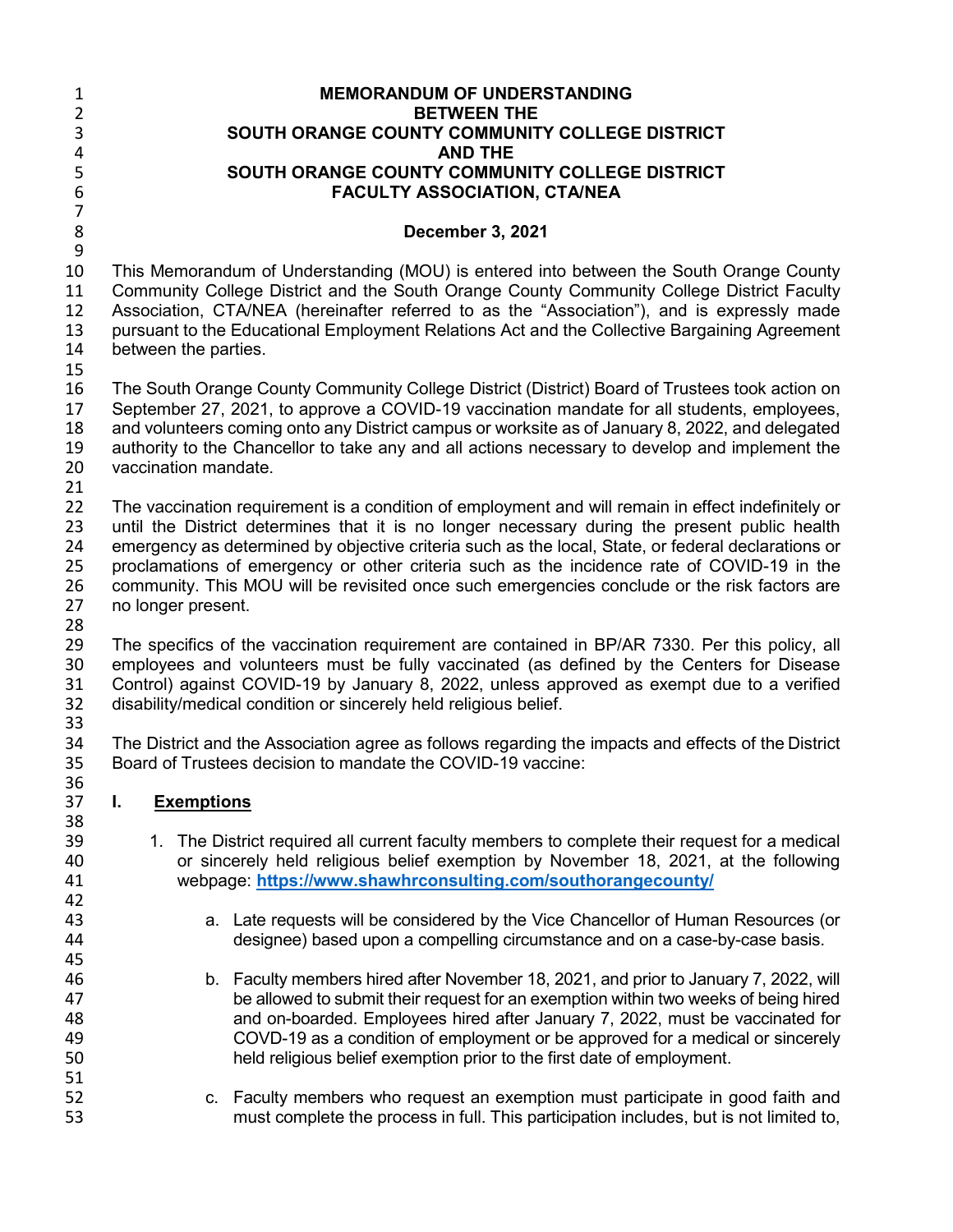54 broviding all required documentation/information and obtaining District approval<br>55 http://www.information.com/information/information and obtaining District approval in order to qualify. 56<br>57 d. Faculty members who obtain an exemption may be subject to other safety measures beyond what is required for vaccinated individuals, including but not limited to: asymptomatic (public health surveillance) testing and symptomatic testing; physical/social distancing; avoiding large gatherings; wearing acceptable facial coverings and/or other personal protective equipment; frequent handwashing and cleaning; practicing respiratory etiquette; and/or exclusion from the physical worksite when warranted. 2. Faculty members who are unvaccinated and qualify for a medical or sincerely held religious belief exemption must undergo twice weekly testing, available on campus at both Saddleback College and Irvine Valley College. a. Part-time faculty members who qualify for a medical or sincerely held religious belief exemption and are required to participate in twice weekly testing will be paid one (1) hour per week at the stipend rate to get tested. Testing shall be scheduled by the employees in consultation with their supervisor. b. Part-time faculty who have been assigned an online-only assignment will not be required to test that semester/term but will also not be permitted to come onto any District site. 78 c. Required testing must be done twice per week on non-consecutive days, the first<br>79 con Monday or Tuesday and the second at least two days after the first on on Monday or Tuesday and the second at least two days after the first on Wednesday, Thursday, or Friday. 82 d. District-provided weekly testing at Saddleback College and Irvine Valley College will be available at no cost to the faculty member. e. If requested by the employee and if approved by the Vice Chancellor of Human 86 Resources (or designee), faculty members, at their own expense, may also<br>87 Resource a COVID-19 rapid test (where immediate results are provided) through a receive a COVID-19 rapid test (where immediate results are provided) through a personal healthcare provider, pharmacy, or HR approved testing site. No home 89 test kits will be permitted. If testing is completed off-campus, the faculty member shall be responsible for uploading their test results electronically as directed by Human Resources using a secure District-designated method. Failure to transmit proof of test results within 24 hours will be deemed a missed test and will result 93 in corrective action up to and including the potential for termination of employment<br>94 sag outlined below in Section IV. as outlined below in Section IV. **II. After January 8, 2022 and for Spring 2022 Semester Only** 98 1. Full-time faculty members who are not vaccinated and do not qualify for a medical or<br>99 sincerely held religious belief exemption will have the following options to fulfill their sincerely held religious belief exemption will have the following options to fulfill their contractual load: a. Faculty members may request to use banked leave (if available; b. Faculty members may request to use accrued sick leave (if appropriate); c. Faculty members may request consideration for leave without pay for the period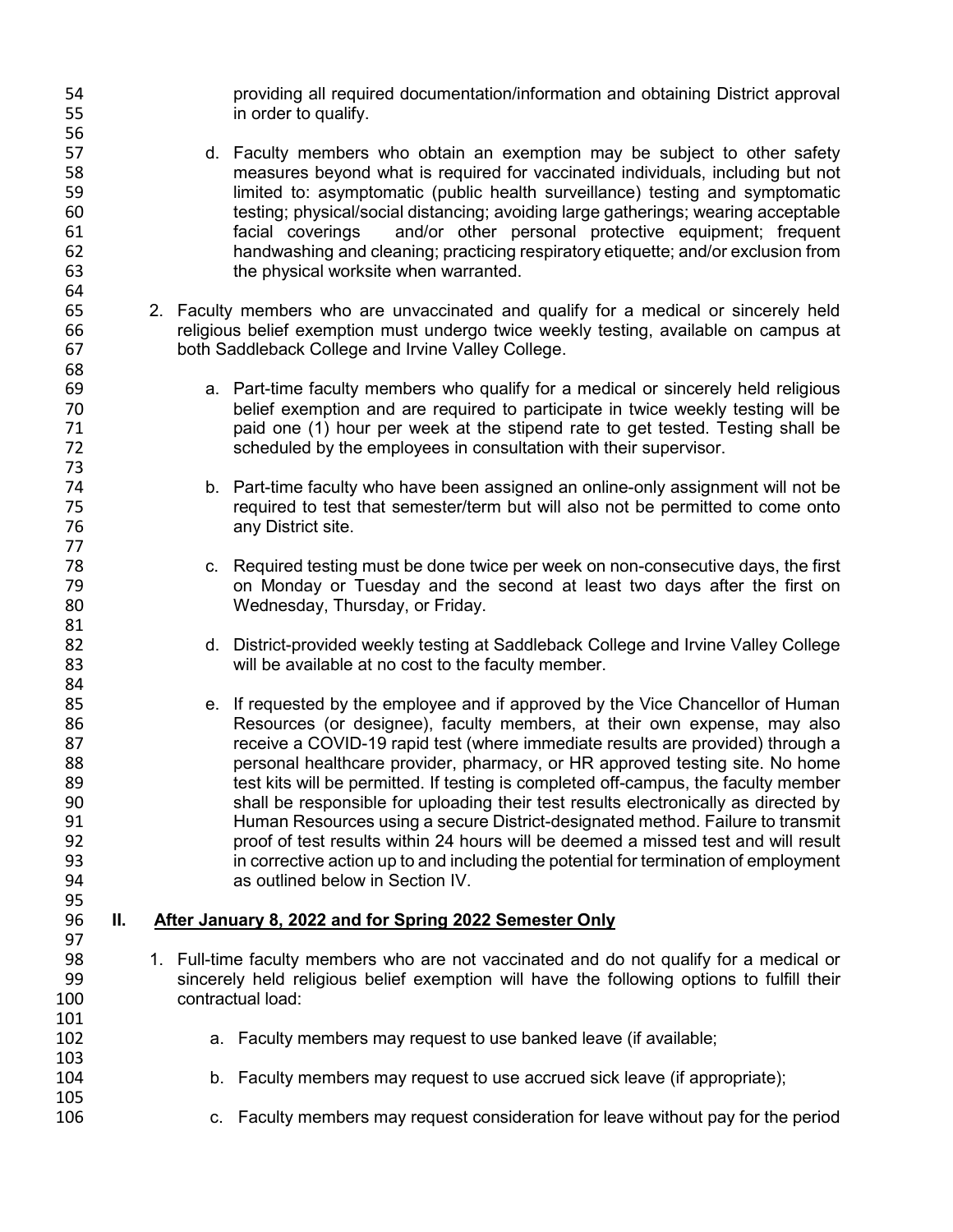| 107        |                                                                                                                                                                                    | not exceeding the spring 2022 term;                                                                |  |  |
|------------|------------------------------------------------------------------------------------------------------------------------------------------------------------------------------------|----------------------------------------------------------------------------------------------------|--|--|
| 108        |                                                                                                                                                                                    |                                                                                                    |  |  |
| 109        |                                                                                                                                                                                    | d. Faculty members may request any combination of a, b, or c. The determination                    |  |  |
| 110        |                                                                                                                                                                                    | and approval to exercise these options shall not be arbitrary or capricious;                       |  |  |
| 111        |                                                                                                                                                                                    |                                                                                                    |  |  |
| 112        |                                                                                                                                                                                    | e. Faculty members requesting c or d above are advised that this may adversely                     |  |  |
| 113        |                                                                                                                                                                                    | affect benefits such as CaISTRS/CaIPERS, and health benefits if leave is longer                    |  |  |
| 114        |                                                                                                                                                                                    | than 90 days.                                                                                      |  |  |
| 115        |                                                                                                                                                                                    |                                                                                                    |  |  |
| 116        |                                                                                                                                                                                    | 2. Part-time faculty members who are not vaccinated and do not qualify for a medical or            |  |  |
| 117        |                                                                                                                                                                                    | sincerely held religious belief exemption may be permitted one of the following options            |  |  |
| 118        |                                                                                                                                                                                    | for spring 2022 only and are hereby advised that these options will not be continued after         |  |  |
| 119        |                                                                                                                                                                                    | spring 2022 whether you are assigned an online assignment or not:                                  |  |  |
| 120        |                                                                                                                                                                                    |                                                                                                    |  |  |
| 121        |                                                                                                                                                                                    | a. Part-time faculty who have been assigned an entirely online assignment for spring               |  |  |
| 122        |                                                                                                                                                                                    | 2022 will be temporarily exempt from the vaccination mandate. Part-time                            |  |  |
| 123        |                                                                                                                                                                                    | counselors and librarians may request consideration to work some/all of their load                 |  |  |
| 124        |                                                                                                                                                                                    | online, subject to student demand and operational need and by Dean's approval;                     |  |  |
| 125        |                                                                                                                                                                                    |                                                                                                    |  |  |
| 126        |                                                                                                                                                                                    | b. If the above is not possible, then the faculty member will be provided an unpaid                |  |  |
| 127        |                                                                                                                                                                                    | leave not to exceed spring 2022.                                                                   |  |  |
| 128        |                                                                                                                                                                                    |                                                                                                    |  |  |
| 129 III.   |                                                                                                                                                                                    | <b>Employment in Terms/Semesters following Spring 2022</b>                                         |  |  |
| 130        |                                                                                                                                                                                    |                                                                                                    |  |  |
| 131        |                                                                                                                                                                                    | The District will send at least one (1) email during the spring 2022, notifying faculty members of |  |  |
| 132        |                                                                                                                                                                                    | the deadline to provide proof of vaccinated status by the end of the spring 2022 term (if not      |  |  |
| 133        |                                                                                                                                                                                    | approved for an on-going exemption).                                                               |  |  |
| 134        |                                                                                                                                                                                    |                                                                                                    |  |  |
| 135        |                                                                                                                                                                                    | a. Full-time faculty members who choose to remain unvaccinated and have not                        |  |  |
| 136        |                                                                                                                                                                                    | been approved for an on-going exemption after spring 2022 shall be suspended                       |  |  |
| 137        |                                                                                                                                                                                    | with the intent of terminating their employment, consistent with Education Code                    |  |  |
| 138        |                                                                                                                                                                                    | Section 87732, 87735 and 87668.                                                                    |  |  |
| 139        |                                                                                                                                                                                    |                                                                                                    |  |  |
| 140        |                                                                                                                                                                                    | b. Part-time faculty members who choose to remain unvaccinated and have not                        |  |  |
| 141        |                                                                                                                                                                                    | been previously approved for an on-going exemption after spring 2022 shall be                      |  |  |
| 142        |                                                                                                                                                                                    | notified that their employment has been terminated, consistent with Education                      |  |  |
| 143        |                                                                                                                                                                                    | Code Section 87665.                                                                                |  |  |
| 144        |                                                                                                                                                                                    |                                                                                                    |  |  |
| 145 IV.    |                                                                                                                                                                                    | Non-Compliance with Required Testing for Employees with Approved Exemptions                        |  |  |
| 146        |                                                                                                                                                                                    |                                                                                                    |  |  |
| 147        |                                                                                                                                                                                    |                                                                                                    |  |  |
| 148        | Faculty members who are approved for an exemption and who fail to undergo required testing<br>twice per week, as specified in I.2. above, shall be subject to disciplinary action. |                                                                                                    |  |  |
| 149        |                                                                                                                                                                                    |                                                                                                    |  |  |
| 150        |                                                                                                                                                                                    | a. Faculty members who miss one test for a non-approved reason shall be issued a                   |  |  |
| 151        |                                                                                                                                                                                    | warning and corrective directive.                                                                  |  |  |
|            |                                                                                                                                                                                    |                                                                                                    |  |  |
| 152<br>153 |                                                                                                                                                                                    |                                                                                                    |  |  |
|            |                                                                                                                                                                                    | b. Full-time faculty members who miss two (2) tests for non-approved reasons shall be              |  |  |
| 154<br>155 |                                                                                                                                                                                    | issued a 90-day Notice of Unsatisfactory Performance with immediate corrective action              |  |  |
|            |                                                                                                                                                                                    | required. Full-time faculty who miss a third test shall be immediately suspended without           |  |  |
| 156        |                                                                                                                                                                                    | pay with the intent of terminating their employment, consistent with Education Code                |  |  |
| 157        |                                                                                                                                                                                    | Section 87732, 87735, and 87668.                                                                   |  |  |
| 158        |                                                                                                                                                                                    |                                                                                                    |  |  |
| 159        |                                                                                                                                                                                    | c. Part-time faculty members who miss two (2) tests for non-approved reasons shall be              |  |  |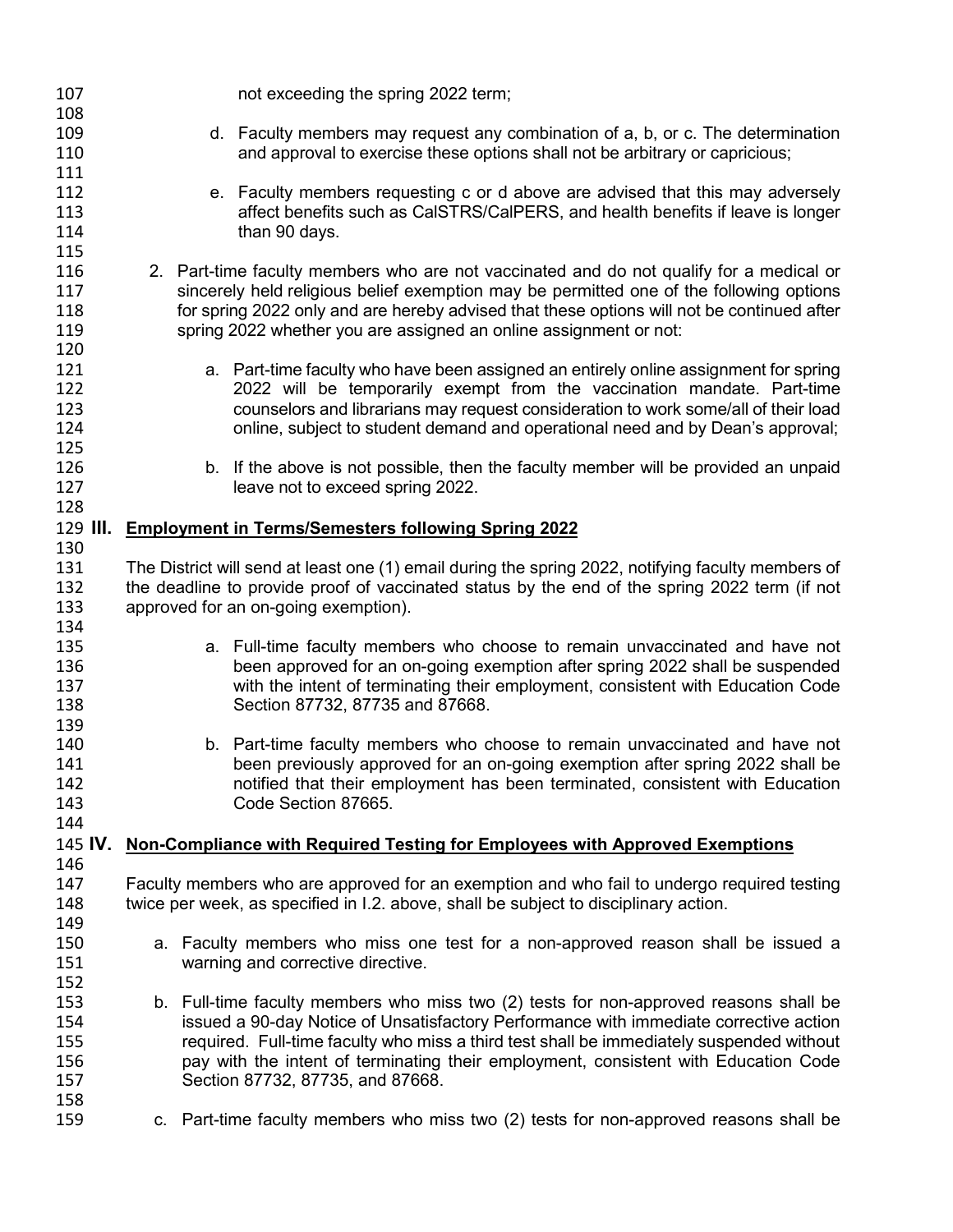- 160 immediately issued a formal Letter of Reprimand, placed on unpaid leave, and required<br>161 to submit proof of testing within 24 hours of being placed on unpaid leave. Part-time to submit proof of testing within 24 hours of being placed on unpaid leave. Part-time 162 faculty may be reinstated only if a test is completed and submitted within 24 hours of<br>163 being placed on unpaid leave. A third missed test at any point in time will result in being placed on unpaid leave. A third missed test at any point in time will result in 164 immediate termination of employment, consistent with Education Code Section 87665.
- 166 d. Faculty members may be reinstated following notice of intent to discipline or notice of 167 intent to terminate, and before issuance of a notice of discipline, if the faculty member 168 provides verified documentation to establish evidence of being fully vaccinated via a QR Code.

## 171 **V. Extension of Supplemental Leave**

 The District will be voluntarily extending the 80 hours of supplemental paid sick leave that was initially guaranteed through SB 95 and has since expired. This 80 hours of supplemental sick leave has been voluntarily extended by the District for faculty members 176 through January 31, 2022, with specific terms and conditions. To be eligible for this<br>177 additional 80 hours of consecutive leave, a faculty member must not have exhausted this additional 80 hours of consecutive leave, a faculty member must not have exhausted this leave previously AND must meet one of the following conditions for use:

- 180 a. Has tested positive for COVID-19 and/or exposed to COVID-19 and is required 181 to quarantine (evidence required);
- 183 b. Has a child or dependent who tested positive for COVID-19 or has been exposed<br>184 to COVID-19 and is required to quarantine by a local school or agency (evidence 184 to COVID-19 and is required to quarantine by a local school or agency (evidence<br>185 the required). required).

## 187 **VI. Student Drops Following Vaccination Deadline**

189 Spring 2022 sections that reached the minimum threshold of 22 or 18 students as specified<br>190 in Article 15.2.b.(5) of the Master Agreement by January 10, 2022, but then drop below this 190 in Article 15.2.b.(5) of the Master Agreement by January 10, 2022, but then drop below this<br>191 threshold because of the purging of unvaccinated students from the rosters on that date threshold because of the purging of unvaccinated students from the rosters on that date 192 will not be cancelled due to low enrollments.

- 193<br>194 194 **VII. Student Compliance with District Requirement**
- 196 1. The COVID-19 vaccination requirement, testing protocols, and contact tracking for 197 students will be managed by the District. College administration shall notify faculty 198 members via their class rosters as to students eligible to attend class. Faculty will be<br>199 meauired to check their rosters (which may not include late registrants) daily as they 199 required to check their rosters (which may not include late registrants) daily as they<br>200 will be updated daily by the college. will be updated daily by the college.
- 202 2. Faculty members shall be notified via their daily class rosters that a student is not 203 cleared to attend class when a student has been deemed non-compliant with their 204 assigned testing protocol, as determined by the college.
- 206 3. Faculty members will be notified directly if a student in their class tests positive and<br>207 is required to self-isolate, or if a student is unvaccinated and has been identified as is required to self-isolate, or if a student is unvaccinated and has been identified as 208 having been within close contact to someone who has COVID-19 and is required to 209 quarantine. These students will remain on the class roster while they are absent.

## 211 **VIII. Temporary Change of Class Method of Instruction Due to COVID-19 Impacts**

212

210

165

170

172

179

182

186

188

195

201

205